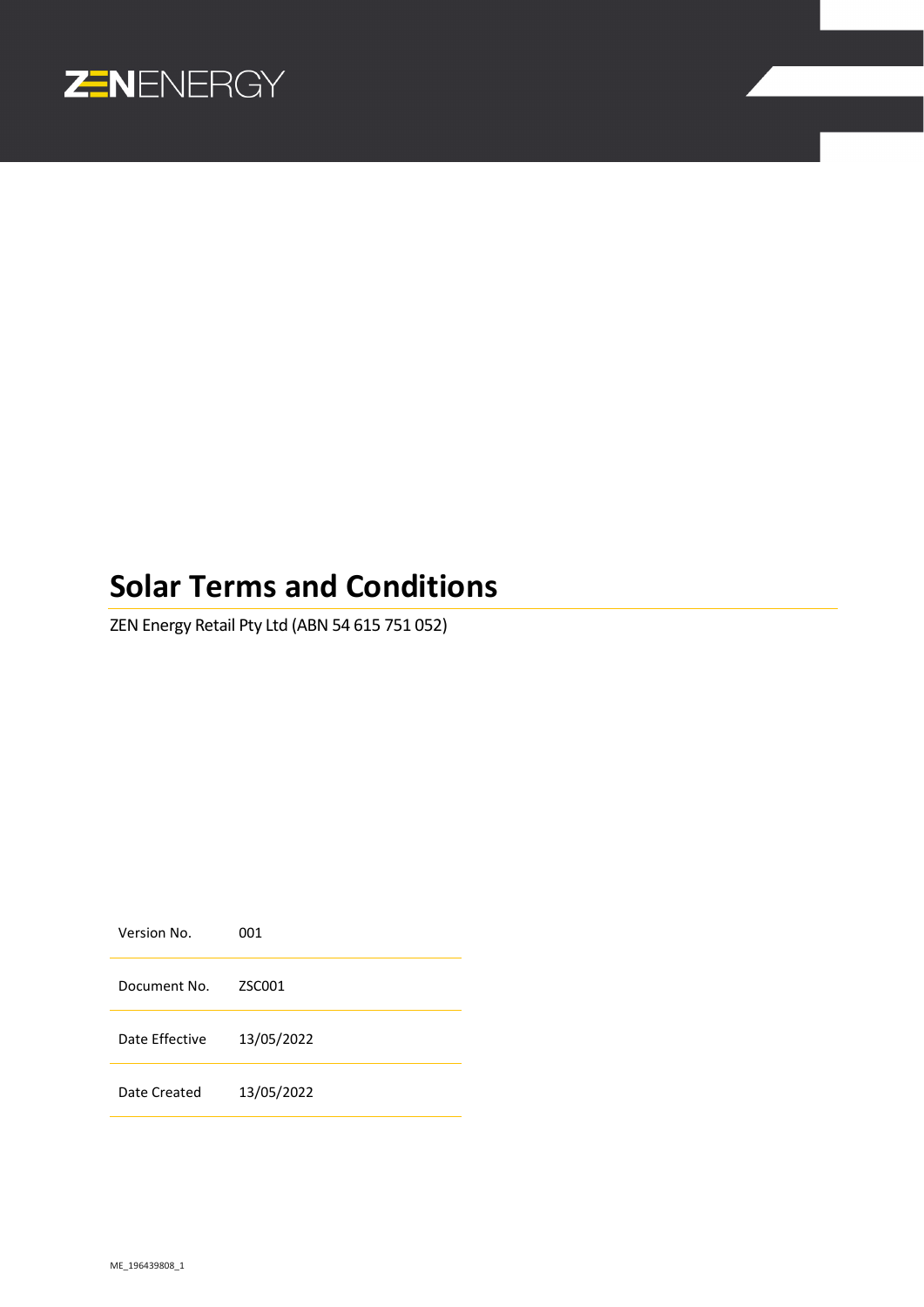## **Contents**

|    |                   | 1. About this Contract                                                                                                                                                                              | 4  |
|----|-------------------|-----------------------------------------------------------------------------------------------------------------------------------------------------------------------------------------------------|----|
|    | 1.1               | <b>The Parties</b>                                                                                                                                                                                  | 4  |
|    | 1.2               | Definitions and interpretation                                                                                                                                                                      | 4  |
|    | 1.3               | Your Retail Contract and this Solar Contract                                                                                                                                                        | 4  |
|    | 1.4               | Eligibility                                                                                                                                                                                         | 4  |
| 2. |                   | <b>Commencement and duration</b>                                                                                                                                                                    | 5  |
|    | 2.1               | When does this Solar Contract start?                                                                                                                                                                | 5  |
|    | $2.2^{\circ}$     | When does this Solar Contract End?                                                                                                                                                                  | 5  |
| 3. |                   | <b>Solar Electricity and Solar Electricity Rebate</b>                                                                                                                                               | 5  |
|    | 3.1               | Sale and purchase of Solar Electricity                                                                                                                                                              | 5  |
|    | 3.2               | Solar Electricity Rebate                                                                                                                                                                            | 5  |
| 4. | <b>Metering</b>   |                                                                                                                                                                                                     | 6  |
|    | 4.1               | Installation and accuracy of data                                                                                                                                                                   | 6  |
|    | 4.2               | You must install a Meter at the Premises that complies with all Regulatory<br>Requirements and any reasonable requirements imposed by us or by your<br>Distributor, Access to information and Meter | 6  |
|    |                   | 5. Operation of Qualifying Solar System                                                                                                                                                             | 6  |
|    | 5.1               | <b>Retail Contract clauses</b>                                                                                                                                                                      | 6  |
|    | 5.2               | <b>Entitlement to Solar Electricity Rebate</b>                                                                                                                                                      | 6  |
|    | 5.3               | Liability                                                                                                                                                                                           | 6  |
|    | 6. Your bill<br>6 |                                                                                                                                                                                                     |    |
|    | 6.1               | No separate bill                                                                                                                                                                                    | 6  |
|    | 6.2               | Details that will be included in your bill                                                                                                                                                          | 7  |
| 7. | <b>GST</b>        |                                                                                                                                                                                                     | 7  |
|    | 7.1               | Solar Electricity Rebate does not include GST                                                                                                                                                       | 7  |
|    | 7.2               | Payment of GST                                                                                                                                                                                      | 7  |
|    | 7.3               | If you are a business customer                                                                                                                                                                      | 7  |
| 8. |                   | Your rights and obligations                                                                                                                                                                         | 8  |
|    | 8.1               | You obligations                                                                                                                                                                                     | 8  |
|    | 8.2               | <b>Additional costs</b>                                                                                                                                                                             | 8  |
| 9. |                   | <b>Termination</b>                                                                                                                                                                                  | 8  |
|    | 9.1               | Where your Retail Contract is Terminated                                                                                                                                                            | 8  |
|    | 9.2               | Automatic termination                                                                                                                                                                               | 8  |
|    | 9.3               | When can we terminate                                                                                                                                                                               | 9  |
|    |                   | 10. Force majeure                                                                                                                                                                                   | 9  |
|    | 10.1              | <b>Effect of Force Majeure Event</b>                                                                                                                                                                | 9  |
|    | 10.2              | Obligation to overcome or minimise effect of Force Majeure Event                                                                                                                                    | 9  |
|    | 10.3              | Settlement of industrial disputes                                                                                                                                                                   | 9  |
|    | 10.4              | Section 120 of the National Electricity Law                                                                                                                                                         | 9  |
|    | 11. General       |                                                                                                                                                                                                     | 10 |
|    | 11.1              | Assignment                                                                                                                                                                                          | 10 |
|    | 11.2              | <b>Notices</b>                                                                                                                                                                                      | 10 |
|    | 11.3              | Governing Law                                                                                                                                                                                       | 10 |
|    | 11.4              | Waiver                                                                                                                                                                                              | 10 |

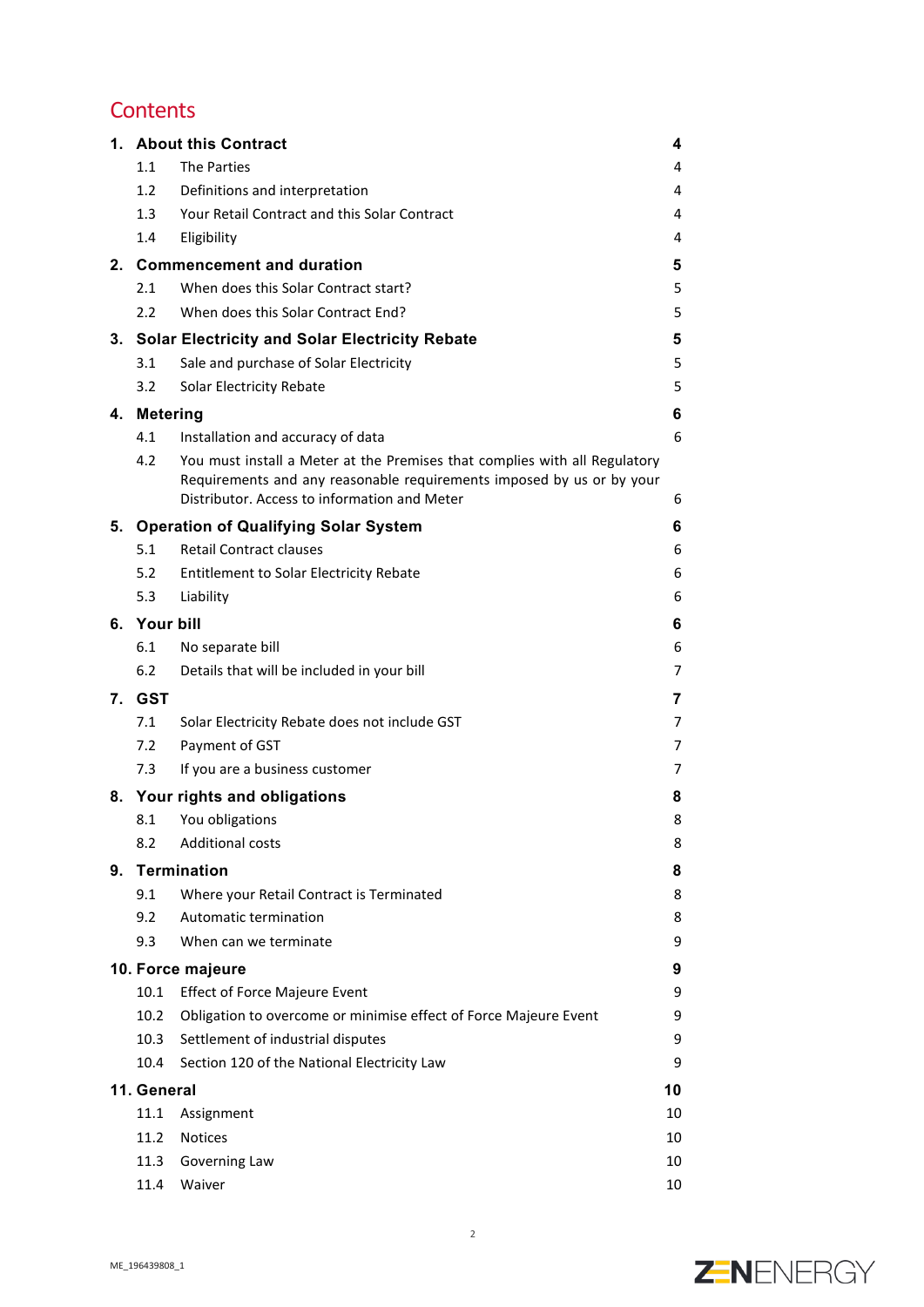|                                    | 11.5 | Variations                  | 10 |
|------------------------------------|------|-----------------------------|----|
|                                    | 11.6 | Severance                   | 10 |
|                                    | 11.7 | <b>Entire Agreement</b>     | 10 |
|                                    | 11.8 | Changes in the Laws         | 10 |
| 12. Definitions and interpretation |      |                             |    |
|                                    | 12.1 | Defined terms               | 11 |
|                                    | 12.2 | Retail Contract definitions | 11 |
|                                    | 12.3 | Interpretation              | 11 |

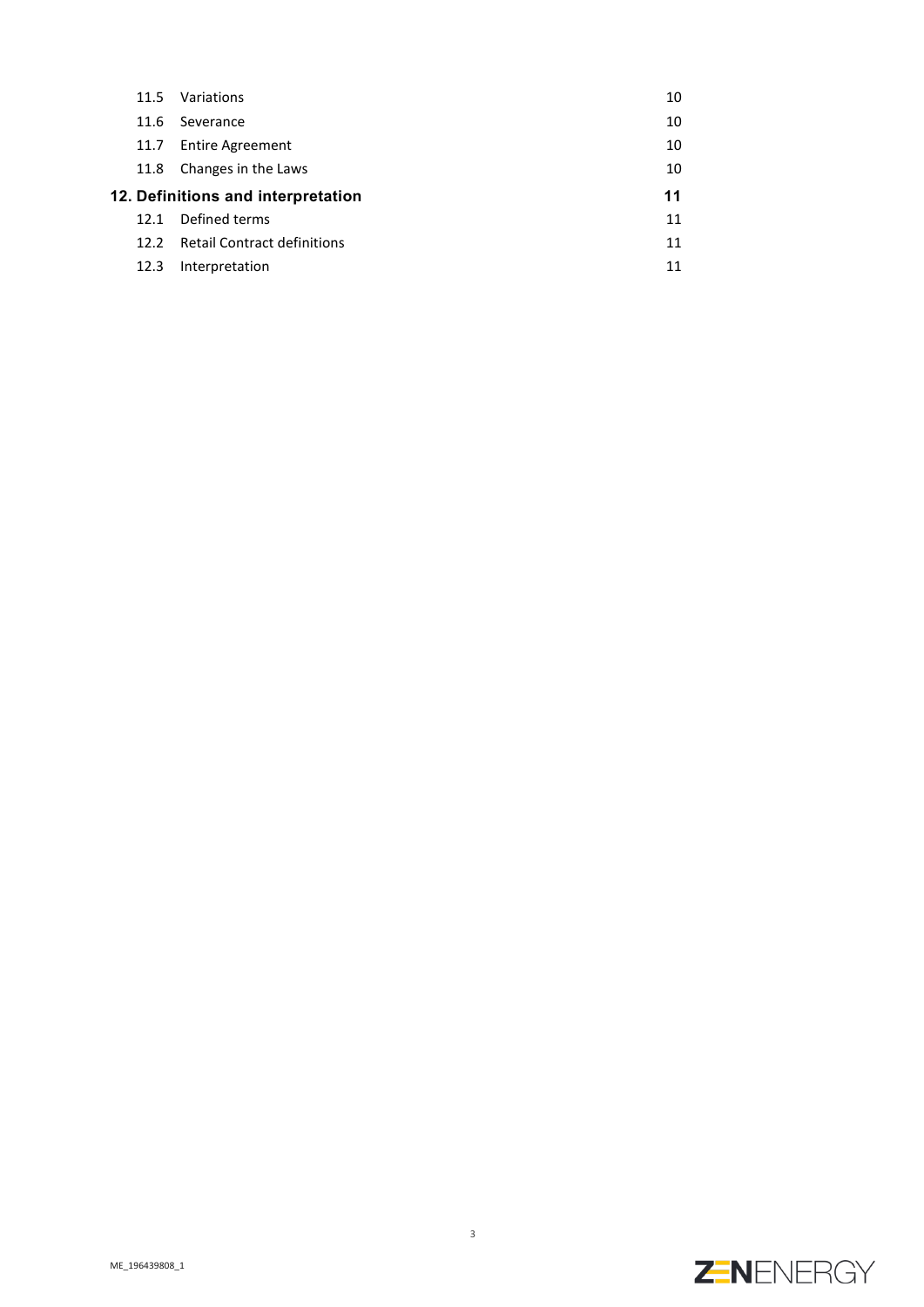## **Solar Terms and Conditions**

## 1. About this Contract

#### **1.1 The Parties**

This Solar Contract is between:

- (a) ZEN Energy (in this Solar Contract referred to as "we", "our" or "us"); and
- (b) the customer identified in the Contract Details of your Retail Contract (in this Solar Contract referred to as "you" or "your").

### **1.2 Definitions and interpretation**

- (a) The terms used in this Solar Contract are defined in clause [13.1.](#page-10-0)
- (b) Where a term defined in clause [13.1](#page-10-0) differs from the definition in the National Energy Retail Law or the Rules, the definition in the National Energy Retail Law or the Rules prevail.

#### **1.3 Your Retail Contract and this Solar Contract**

- (a) You have entered into this Solar Contract if:
	- (i) at the time you entered into your Retail Contract, you also signed up as part of the application process for the Retail Contract,; or
	- (ii) you have a current and existing Retail Contract with us and have signed up,

to receiving the Solar Electricity Rebate in relation to Supplied Solar Electricity.

(b) If there is any ambiguity, inconsistency or conflict between the terms of your Retail Contract, any of the documents comprising the Retail Contract and this Solar Contract, then, unless otherwise stated, this Solar Contract takes precedence.

#### <span id="page-3-0"></span>**1.4 Eligibility**

- (a) This Solar Contract applies to you, and you are eligible to receive a Solar Electricity Rebate for Supplied Solar Electricity if:
	- (i) you are a Qualifying Customer;
	- (ii) the solar system located at your Premises is a Qualifying Solar System;
	- (iii) you are not are not participating in any Regulated Feed-in Scheme in relation to your Qualifying Solar System;
	- (iv) you have a Retail Contract with us for the Premises at which your Qualifying Solar System is installed;
	- (v) we receive confirmation from your Distributor that the Qualifying Solar System has been connected to the Distribution System in a manner that allows the Solar Electricity to be metered and supplied into the Distribution System;
	- (vi) you have metering equipment installed at the Premises that records the Solar Electricity generated by the Qualifying Solar System and supplied into the Distribution System (which metering equipment meets ours and the Distributor's reasonable requirements and the requirements of any Regulatory Requirements); and
	- (vii) you and the Qualifying Solar System meet all other Regulatory Requirements that apply from time to time.

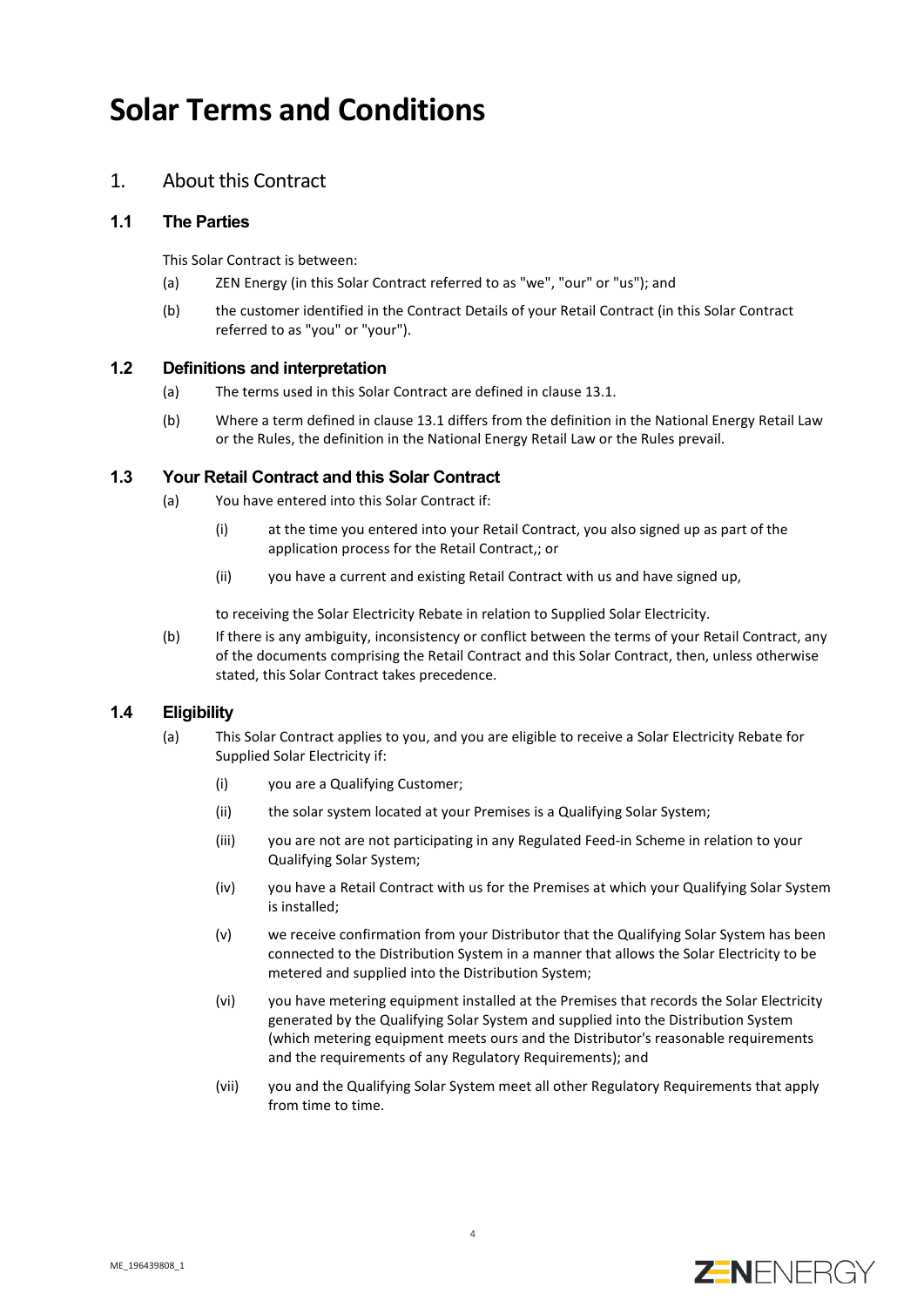## 2. Commencement and duration

## <span id="page-4-1"></span>**2.1 When does this Solar Contract start?**

- (a) This Solar Contract commences on the day that all of the following have occurred:
	- (i) all of the eligibility criteria set out in claus[e 1.4](#page-3-0) are met;
	- (ii) the Distributor confirms with us that:
		- (A) the Qualifying Solar System has been connected to their Distribution System;
		- (B) the NMI for your premises has been assigned to the relevant network tariff code; and
	- (iii) you have provided us with your explicit informed consent to enter into this Solar Contract.

## **2.2 When does this Solar Contract End?**

(a) This Solar Contract will end when it is terminated in accordance with claus[e 10.](#page-7-0)

## 3. Solar Electricity and Solar Electricity Rebate

## **3.1 Sale and purchase of Solar Electricity**

- (a) You agree to sell to us, and we agree to purchase from you, Solar Electricity on the terms and conditions of this Solar Contract.
- (b) To the extent required by the Regulatory Requirements, we will credit you the Solar Electricity Rebate per kilowatt hour for Supplied Solar Electricity in accordance with this Solar Contract.

### **3.2 Solar Electricity Rebate**

- (a) During the Term of this Solar Contract, we will, in accordance with the terms and conditions of this Solar Contract, credit you the Solar Electricity Rebate against the charges payable by you under your Retail Contract.
- <span id="page-4-0"></span>(b) Your Solar Electricity Rebate will be calculated in accordance with the following formula:

#### **Solar Electricity Rebate = Solar Feed-in Tariff x Supplied Solar Electricity**

- (c) If we have been unable to calculate your Supplied Solar Electricity for a relevant period based on a reading of your Meter, your Supplied Solar Electricity Supplied for that period will be zero, unless your Distributor estimates the generation in accordance with the Regulatory Requirements.
- (d) If the amount you owe us for a Billing Period under your Retail Contract is less than the amount of your Solar Electricity Rebate, the balance of the Solar Electricity Rebate will remain as a credit on your next bill (**Excess Solar Electricity Rebate**).
- (e) For the avoidance of doubt, no interest may be charged by you in relation to any Solar Electricity Rebate that you may have accumulated from time to time under the terms of this Solar Contract.
- (f) If at any time you wish us to review your account you may request us to do so and we will review it in accordance with the provisions of the Regulatory Requirements.
- (g) If at any time we have given you a Solar Electricity Rebate that:
	- (i) is lesser than we should have done under the terms of this Solar Contract, we will credit those amounts to your account; or
	- (ii) is more than we were obliged to under the terms of this Solar Contract, we may recover the over-credited amount and in doing so we will follow the procedures set out in your Retail Contract.

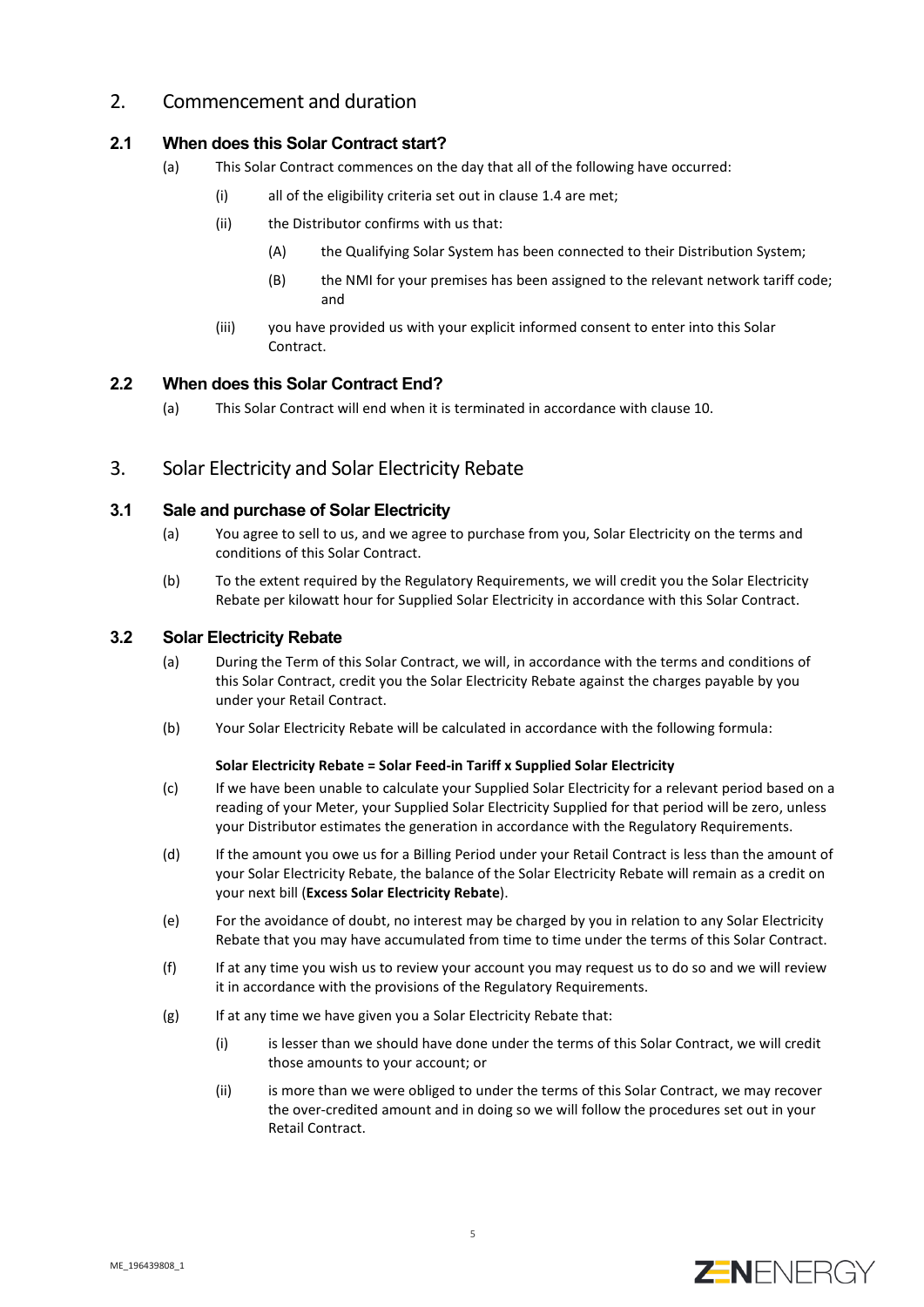## 4. Metering

## **4.1 Installation and accuracy of data**

## **4.2 You must install a Meter at the Premises that complies with all Regulatory Requirements and any reasonable requirements imposed by us or by your Distributor. Access to information and Meter**

- (a) You agree to take whatever steps may be necessary to provide us with access to any information that is generated by your Meter.
- <span id="page-5-1"></span>(b) You must allow us and our authorised representatives safe and unhindered access to your Premises for the purposes of (where relevant):
	- (i) reading, testing, maintaining, inspecting or altering any metering installation at the Premises; and
	- (ii) calculating or measuring Supplied Solar Electricity; and
	- (iii) checking the accuracy of metered consumption at the Premises; and
	- (iv) replacing meters.
- (c) You must not tamper with your Meter.
- <span id="page-5-0"></span>(d) We will use our best endeavours to ensure that a Meter reading is carried out as frequently as is needed to prepare your bills, consistently with the metering rules and in any event at least once every 12 months.
- (e) We will not be in breach of claus[e 5.2\(c\)](#page-5-0) if we have been unable to comply because you have failed to provide us or our representative with safe, convenient and unhindered access to the Premises and to the Meter for the purposes set out in claus[e 5.2\(b\).](#page-5-1)

## 5. Operation of Qualifying Solar System

#### **5.1 Retail Contract clauses**

- (a) All of the terms under the Retail Contract that relate to the interruption, disruption, reduction or disconnection of the supply of electricity to you also apply to this Solar Contract.
- (b) You agree that the connection of your Qualifying Solar System, and your ability to supply us with Solar Electricity may be interrupted, discontinued or restricted for the same reasons set out in your Retail Contract.

#### **5.2 Entitlement to Solar Electricity Rebate**

(a) You will not be entitled to any Solar Electricity Rebate or other credit, payment or compensation from us for any period during which you are unable to supply Solar Electricity to the Distribution System because the connection between your Qualifying Solar System and the Distribution System is interrupted, limited, restricted or disconnected.

#### **5.3 Liability**

(a) We do not accept any responsibility for any risks or liabilities associated with the operation of your Qualifying Solar System including its control, use, maintenance or connection to the Distribution System.

## 6. Your bill

#### **6.1 No separate bill**

(a) You will not receive a separate bill or statement as a result of entering into this Solar Contract.

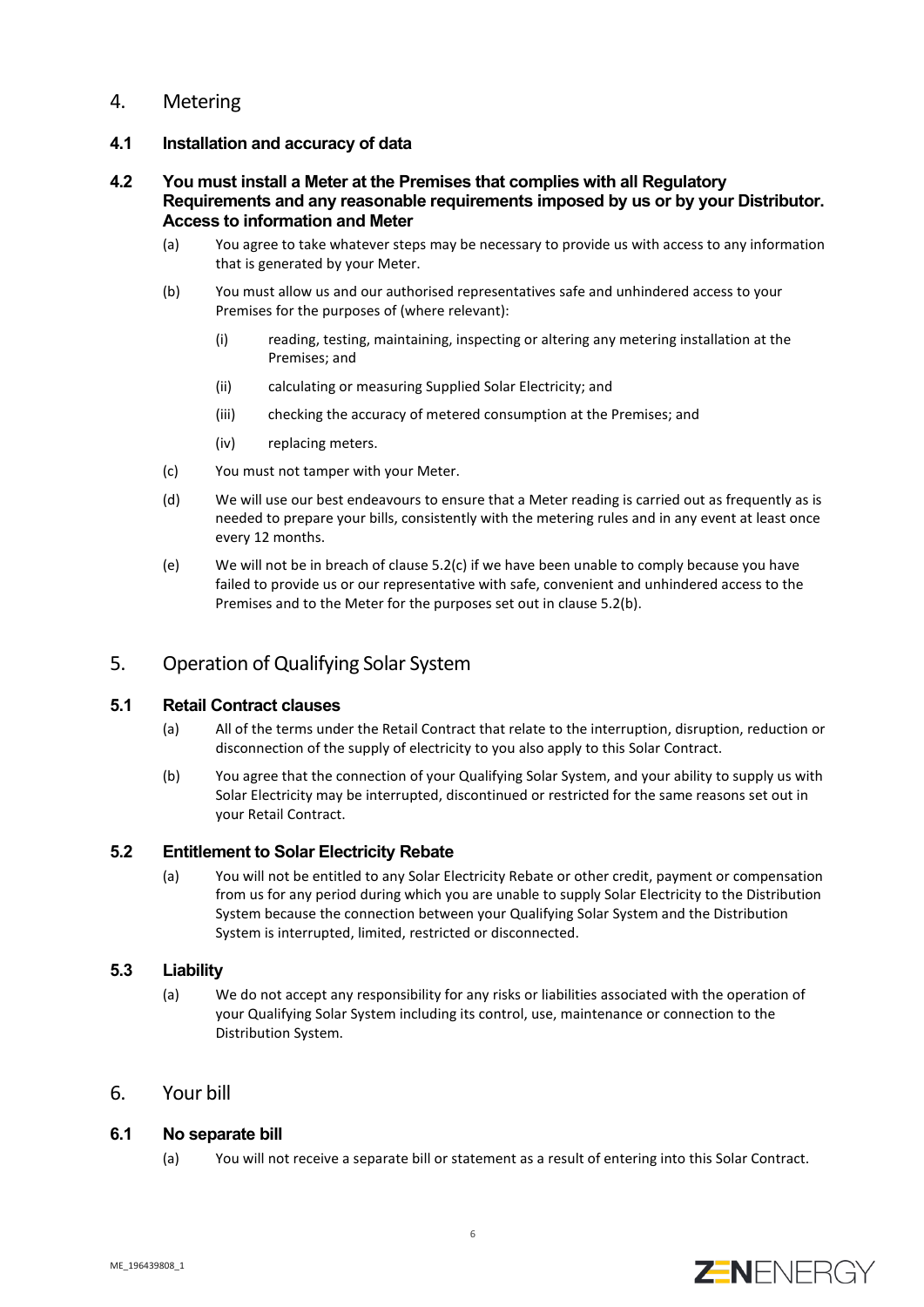(b) Any Solar Electricity Rebates accumulated by you during the Term of this Solar Contract will be set off against the bill that you receive pursuant to your Retail Contract as set out in clause 3.2 of this Solar Contract.

## **6.2 Details that will be included in your bill**

- (a) Your bill will clearly itemise:
	- (i) the amount of Solar Electricity fed into the Distribution System by your Qualifying Solar System during the relevant Billing Period;
	- (ii) the amount of Solar Electricity Rebate accumulated by you;
	- (iii) the amount (if any) of excess Solar Electricity Rebate remaining on your account, being Solar Electricity Rebate which are in excess of the charges payable by you on your account in respect of the Billing Period covered by that account; and
	- (iv) any charges that we have applied to your account, or other adjustments that we have made, in accordance with this Solar Contract.

## 7. GST

## <span id="page-6-4"></span>**7.1 Solar Electricity Rebate does not include GST**

(a) Subject to clauses [8.2](#page-6-0) an[d 8.3,](#page-6-1) the Solar Electricity Rebate does not include GST.

## <span id="page-6-0"></span>**7.2 Payment of GST**

- (a) Any consideration or amount payable under this Solar Contract including any non-monetary consideration, is inclusive of GST unless stated otherwise.
- <span id="page-6-3"></span>(b) Subject to clause [8.1\(c\),](#page-6-2) if we become liable to pay GST in connection with this Solar Contract, you agree to:
	- (i) pay us in addition to any other amounts that pay be due to us under this Solar Contract or under the Retail Contract, an additional amount equal to the amount of that GST; and
	- (ii) you must pay such an amount to us within 14 days of being provided with a valid tax invoice by us.
- <span id="page-6-2"></span>(c) If any GST payable in relation to a supply made under this Solar Contract varies from the additional amount that is paid by you under claus[e 8.1\(b\)](#page-6-3) so that a further amount of GST is payable in relation to the supply or a refund credit of GST is obtained in relation to the supply, then we will provide a corresponding refund or credit to, or will be entitled to receive a corresponding amount from you.
- (d) Subject to this clause [8.1,](#page-6-4) you are solely liable for payment of all taxes which may be incurred as a result of this Solar Contract and you agree to indemnify for any such liabilities that we may incur.

#### <span id="page-6-5"></span><span id="page-6-1"></span>**7.3 If you are a business customer**

- (a) If you are a business customer you must supply us with a valid ABN in respect of this Solar Contract.
- <span id="page-6-6"></span>(b) Unless you supply us with a valid ABN under claus[e 8.2\(a\),](#page-6-5) you warrant to us that your generation of electricity by your Qualifying Solar System is for private and domestic purposes and is not related in any way to any business purposes carried on by you or any other person.
- (c) You undertake to indemnify us for all loss, damage, cost and expense that may arise from any breach of the warranty set out in clause [8.2\(b\).](#page-6-6)

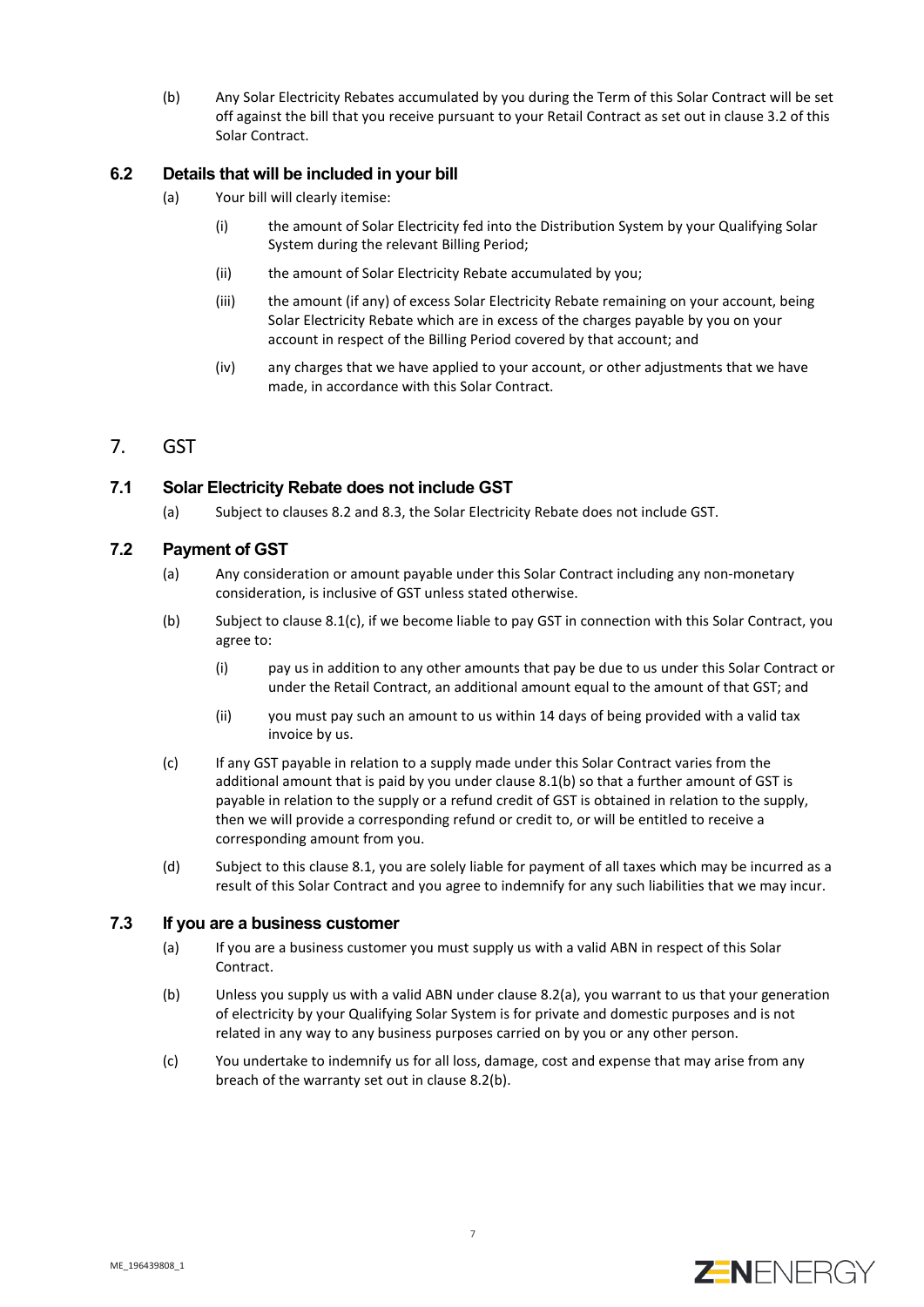## 8. Your rights and obligations

## <span id="page-7-1"></span>**8.1 You obligations**

- (a) You must:
	- (i) obtain and maintain all necessary licences, permits, registrations, exemptions and/or approvals from all relevant authorities (including building and planning approvals) required for you to generate and sell Solar Electricity;
	- (ii) comply with all Regulatory Requirements;
	- (iii) supply us with the Solar Electricity in accordance with the requirements that may be specified by your Distributor from time to time (including in your network connection agreement with the Distributor);
	- (iv) ensure that any variations in the voltage and/or frequency of the Solar Electricity which you sell to us do not exceed the levels prescribed by the Regulatory Requirements; and
	- (v) ensure that you supply Solar Electricity at the point where the Distributor's Distribution System connects to the Premises.
- (b) You must not modify your Qualifying Solar System without first obtaining the written consent of the Distributor.
- (c) You must notify us as soon as is reasonably practicable about any changes in your contact details or other relevant circumstances including if you cease to meet any of the requirements in this claus[e 9.2.](#page-7-1)

## <span id="page-7-2"></span>**8.2 Additional costs**

- (a) You acknowledge that you may be required to pay the following costs to us as a result of entering into this Solar Contract:
	- (i) costs associated with the installation, maintenance or other technical support required by us or by your Distributor under this Solar Contract; and
	- (ii) any charges imposed on us by a third party (including our authorised representatives) as a result of the metering or other services relating to the meter.
- (b) If work needs to be undertaken that may lead to costs of the type described in clause [8.2\(a\)](#page-7-2) being incurred you may ask us to specify what those costs are before the work is undertaken.

## <span id="page-7-0"></span>9. Termination

## **9.1 Where your Retail Contract is Terminated**

- (a) Subject to clause [9.1\(b\),](#page-7-3) if your Retail Contract is terminated by either party this Solar Contract will automatically terminate on the date that your Retail Contract terminates.
- <span id="page-7-3"></span>(b) If your Retail Contract is replaced with another electricity retail contract between you and us, we may elect not to terminate this Solar Contract by notice to you before the existing Retail Contract is replaced with a new retail contract.
- (c) If we elect not to terminate this Solar Contract under claus[e 9.1\(b\),](#page-7-3) any reference in this Solar Contract to "Retail Contract" is deemed to be a reference to the replacement electricity retail contract.

#### **9.2 Automatic termination**

- (a) This Solar Contract automatically terminates if:
	- (i) you enter into another contract with us for the sale by you of Solar Electricity to us at your Premises (in which case this Solar Contract will automatically terminate on the day that our obligations under the other contract commence);
	- (ii) you cease to be a Qualifying Customer; or

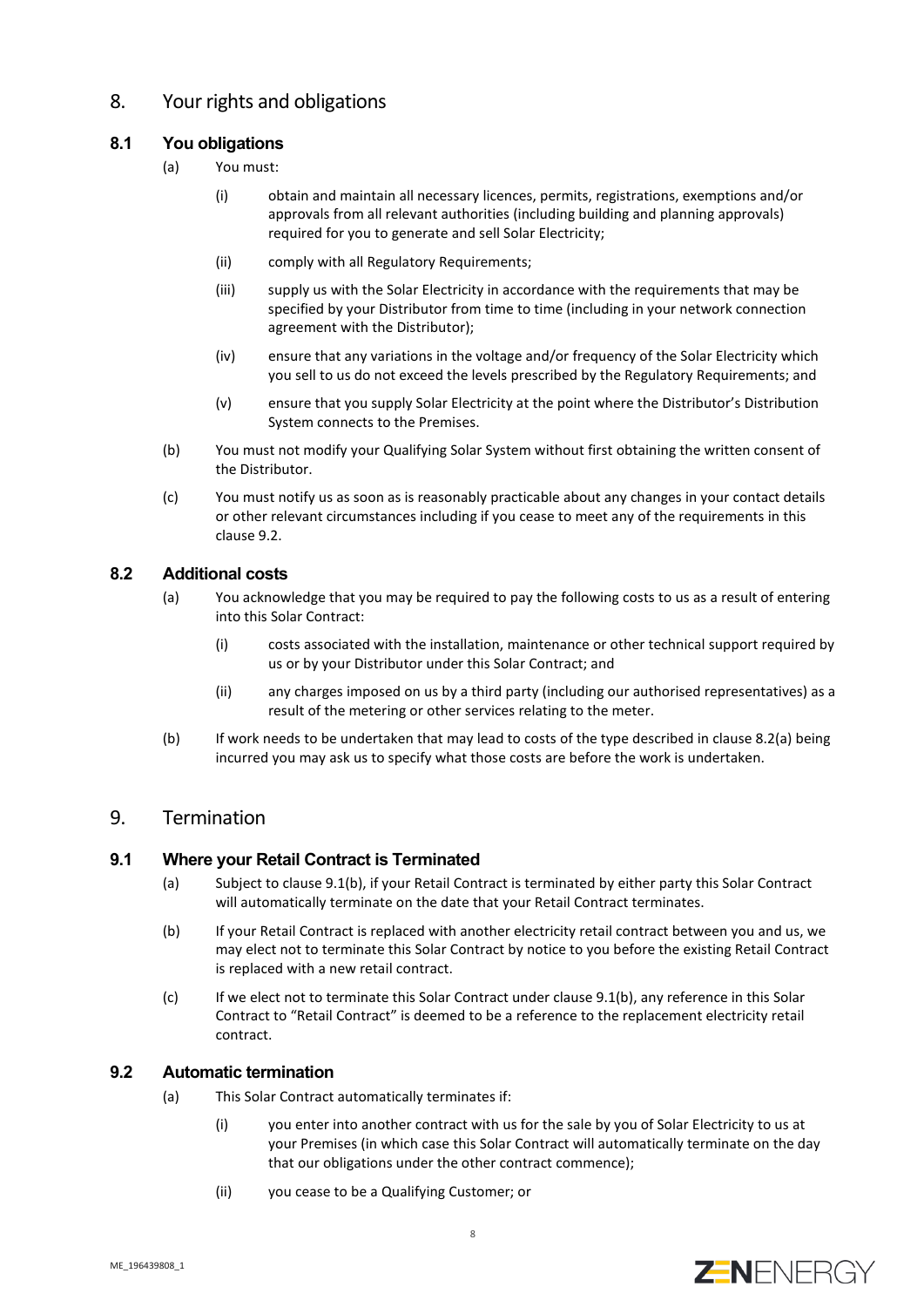(iii) the generator ceases to be a Qualifying Solar System.

### **9.3 When can we terminate**

- (a) We can terminate this Solar Contract if:
	- (i) you enter into a contract with another retailer for the sale by you of Solar Electricity (in which case this Feed-in Contract automatically ends on the date the obligations of the other retailer commence under that other contract);
	- (ii) you vacate your Premises (in which case this Solar Contract ends on the later of either the date you vacate your Premises, or the date that you notify us in writing that you have vacated your Premises);
	- (iii) under your Retail Contract, your Premises is disconnected and you no longer have any right to be reconnected (in which case this Solar Contract will end on disconnection, or if a right to reconnection exists, on expiry of that right);
	- (iv) you breach any of your obligations under the terms of this Solar Contract or Retail Contract and fail to remedy that breach within 10 Business Days of us giving you notice, specifying the breach and requiring it to be remedied (in which case this Solar Contract will end at the expiry of that 10 Business Day period);
	- (v) you cease to meet any of the eligibility requirements set out in claus[e 1.4;](#page-3-0) and
	- (vi) we are not required under Regulatory Requirements to publish an offer pursuant to which we will provide you with a Solar Electricity Rebate for Supplied Solar Electricity.

## <span id="page-8-0"></span>10. Force majeure

## **10.1 Effect of Force Majeure Event**

If either party to this Solar Contract cannot meet an obligation under this Solar Contract because of an event outside the control of that party (**Force Majeure Event**):

- (a) the obligation, other than an obligation to pay money, is suspended to the extent it is affected by the Force Majeure Event for as long as the Force Majeure Event continues; and
- (b) the affected party must use its best endeavours to give the other party prompt notice of that fact including full particulars of the event, an estimate of its likely duration, the extent to which the affected party's obligations are affected and the steps being taken to remove, overcome or minimise those effects.

## **10.2 Obligation to overcome or minimise effect of Force Majeure Event**

A party that claims a Force Majeure Event must use its best endeavours to remove, overcome or minimise the effects of that event as soon as practicable.

#### **10.3 Settlement of industrial disputes**

Nothing in this clause requires a party to settle an industrial dispute that constitutes a Force Majeure Event in any manner other than the manner preferred by that party.

## **10.4 Section 120 of the National Electricity Law**

Nothing in this claus[e 10](#page-8-0) varies or excludes the operation of section 120 of the National Electricity Law.

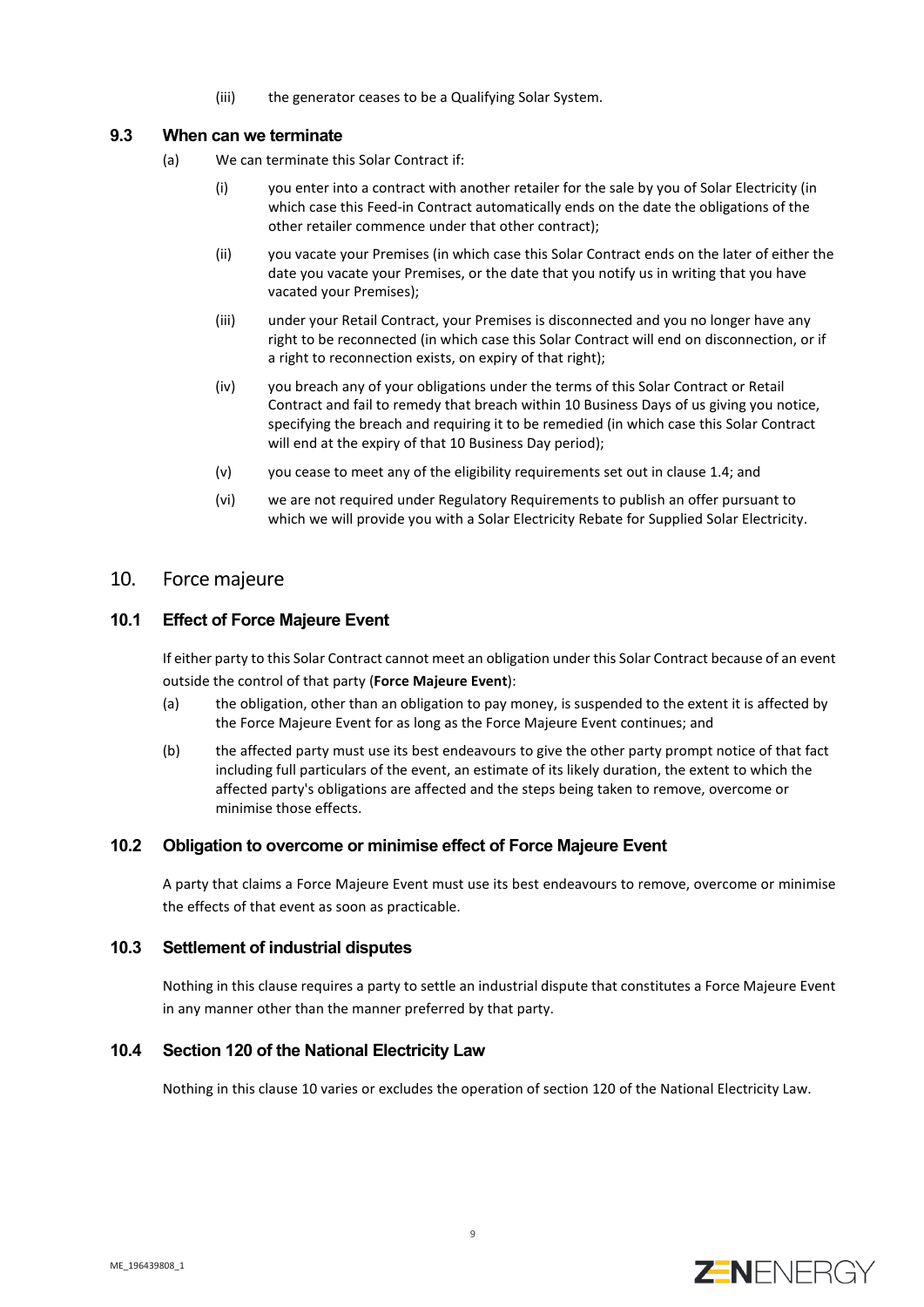## 11. General

## **11.1 Assignment**

- (a) You must not novate this Solar Contract, or assign, transfer or deal with the rights created under this Solar Contract, without our written consent.
- (b) We may novate this Solar Contract, or assign or transfer our rights and obligations under this Solar Contract to any person (**assignee**), without your consent if:
	- (i) the assignee takes a novation, assignment or transfer of our rights and obligations under the Retail Contract; or
	- (ii) the novation, assignment or transfer forms part of the transfer to a third party of all or substantially all of our retail business.

## **11.2 Notices**

(a) The terms of the Retail Contract that relate to notices, consents, documents or other communications also apply to this Solar Contract, unless this Solar Contract provides to the contrary.

#### **11.3 Governing Law**

(a) This Solar Contract is governed by the laws of South Australia and each of us submit to the nonexclusive jurisdiction of the courts of South Australia.

#### **11.4 Waiver**

(a) Any failure by us to exercise any of our rights or powers under this Solar Contract is not a waiver of those rights or powers unless we agree otherwise in writing.

#### **11.5 Variations**

- (a) Subject to anything to the contrary in this Solar Contract:
	- (i) we may vary this Solar Contract by notice in writing to you (subject to any requirements for variations set out in the Regulatory Requirements); or
	- (ii) the parties may vary this Solar Contract by agreement in writing.
- (b) By entering into this Solar Contract you provide us with explicit informed consent to any such variations.

#### **11.6 Severance**

(a) If the whole or any part of a provision of this Solar Contract is void, unenforceable or illegal that provision will, so far as is possible, be severable. The remainder of this Solar Contract will continue to operate with full force and effect and the validity and enforceability of the remainder will be unaffected.

#### **11.7 Entire Agreement**

- (a) This Solar Contract sets out the entirety of the agreement between us for the supply of Solar Electricity by you to us and you acknowledge that you have not relied on any representation, inducement, warranty or promise which is not contained in this document.
- (b) You acknowledge that the Retail Contract deals exclusively with the sale of electricity by us to you and that the Retail Contract is separate from this Solar Contract.
- (c) If and to the extent that any matter is required to form part of this Solar Contract that is not included expressly in these terms and conditions the relevant provisions will be implied into this Solar Contract as if they were expressly included.

#### **11.8 Changes in the Laws**

(a) It is acknowledged that there may be changes in the laws that govern the sale and supply of electricity (including Solar Electricity) which may affect the operation of this Solar Contract.

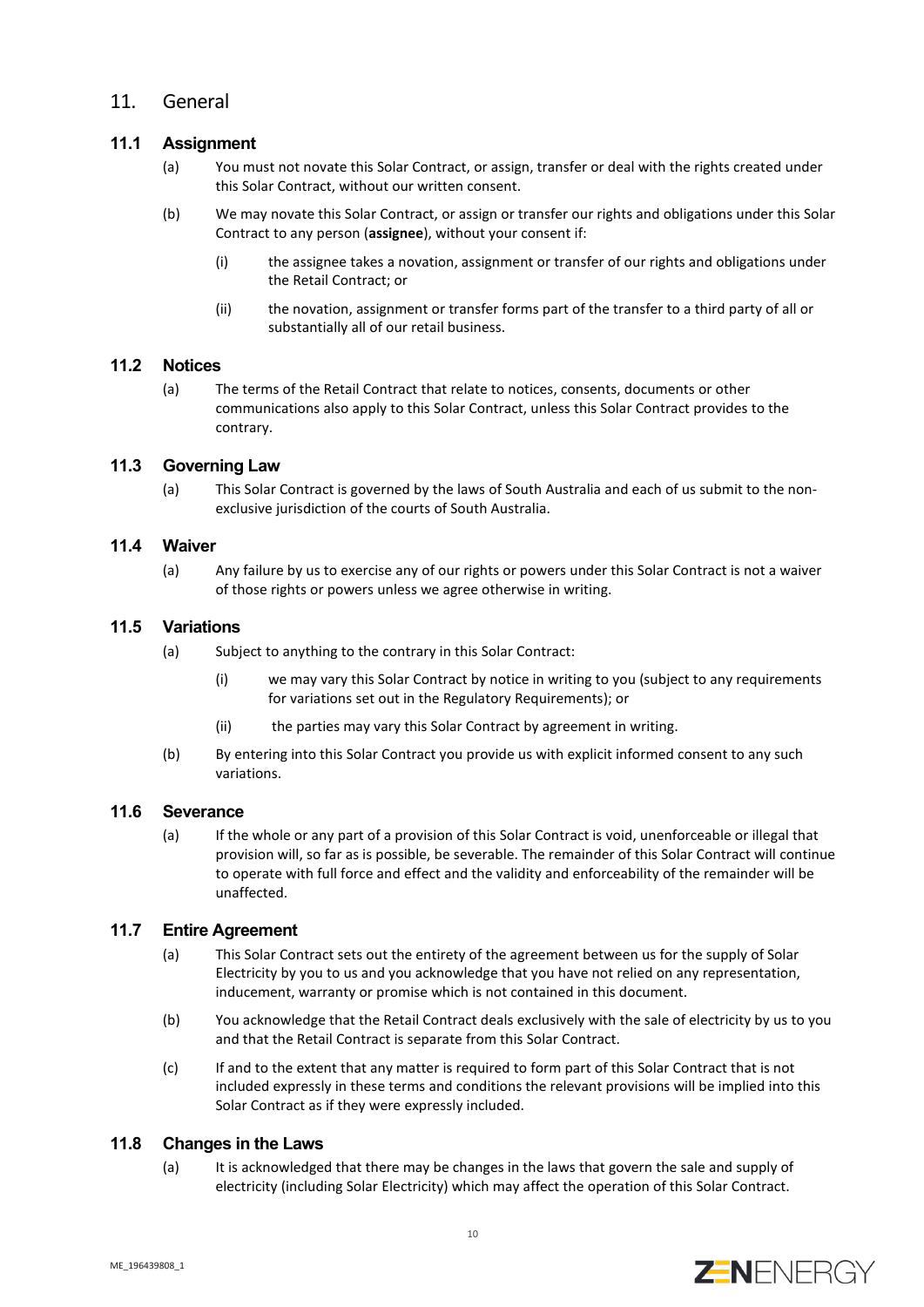(b) It is agreed that if in our reasonable view the changes to the laws materially alter the rights that subsist under this Solar Contract we may amend this Solar Contract by notice to you to take those changes into account and you are deemed to agree with those amendments.

## 12. Definitions and interpretation

### <span id="page-10-0"></span>**12.1 Defined terms**

In this Solar Contract:

**Qualifying Customer** means a small customer as defined in the National Energy Retail Law.

**Qualifying Solar System** has the meaning given to the term 'qualifying generator' in section 36AC(1) of the *Electricity Act 1996* (SA).

#### **Regulated Feed-In Scheme** means:

- (a) the SA solar feed-in scheme which closed to new entrants on or before 30 September 2013 and for the avoidance of doubt includes all customer groups which have not otherwise expired at the date of this Solar Contract (including customer groups 1, 2 and 3); and
- (b) and any other government feed-in scheme pursuant to which a customer receives a payment or credit of some kind from a Distributor or retailer in relation to electricity generated and sent out by the Qualifying Solar System.

**Regulatory Requirements** means any Commonwealth, State or local government legislation including Acts of Parliament, regulations, rules (including the Rules), by-laws or other subordinate legislation, judicial, administrative or regulatory decrees or orders, or any mandatory approvals and guidelines, including industry standards or administrative interpretations of them, as may be in force and as amended from time to time.

**Retail Contract** means an agreement between you and us for the sale of electricity by us to you, for the Premises.

**Solar Electricity** means the electricity generated by your Qualifying Solar System.

**Solar Electricity Rebate** means the rebate calculated in accordance with claus[e 3.2\(b\).](#page-4-0)

**Solar Feed-in Tariff** means the feed in tariff set out in your Energy Plan.

**Supplied Solar Electricity** means the Solar Electricity that is generated from your Qualifying Solar System and fed back into the Distribution System (i.e. Solar Electricity supplied in excess of that being used by you at the Premises).

**Term** means the period from the date this Solar Contract commences in accordance with claus[e 2.1](#page-4-1) until the date this Solar Contract is terminated in accordance with claus[e 9.](#page-7-0)

### **12.2 Retail Contract definitions**

Capitalised terms used in this Solar Contract that are not defined in claus[e 12.1](#page-10-0) but are defined in your Retail Contract, have the meaning given in your Retail Contract.

## **12.3 Interpretation**

In this Solar Contract, except where the context otherwise requires: